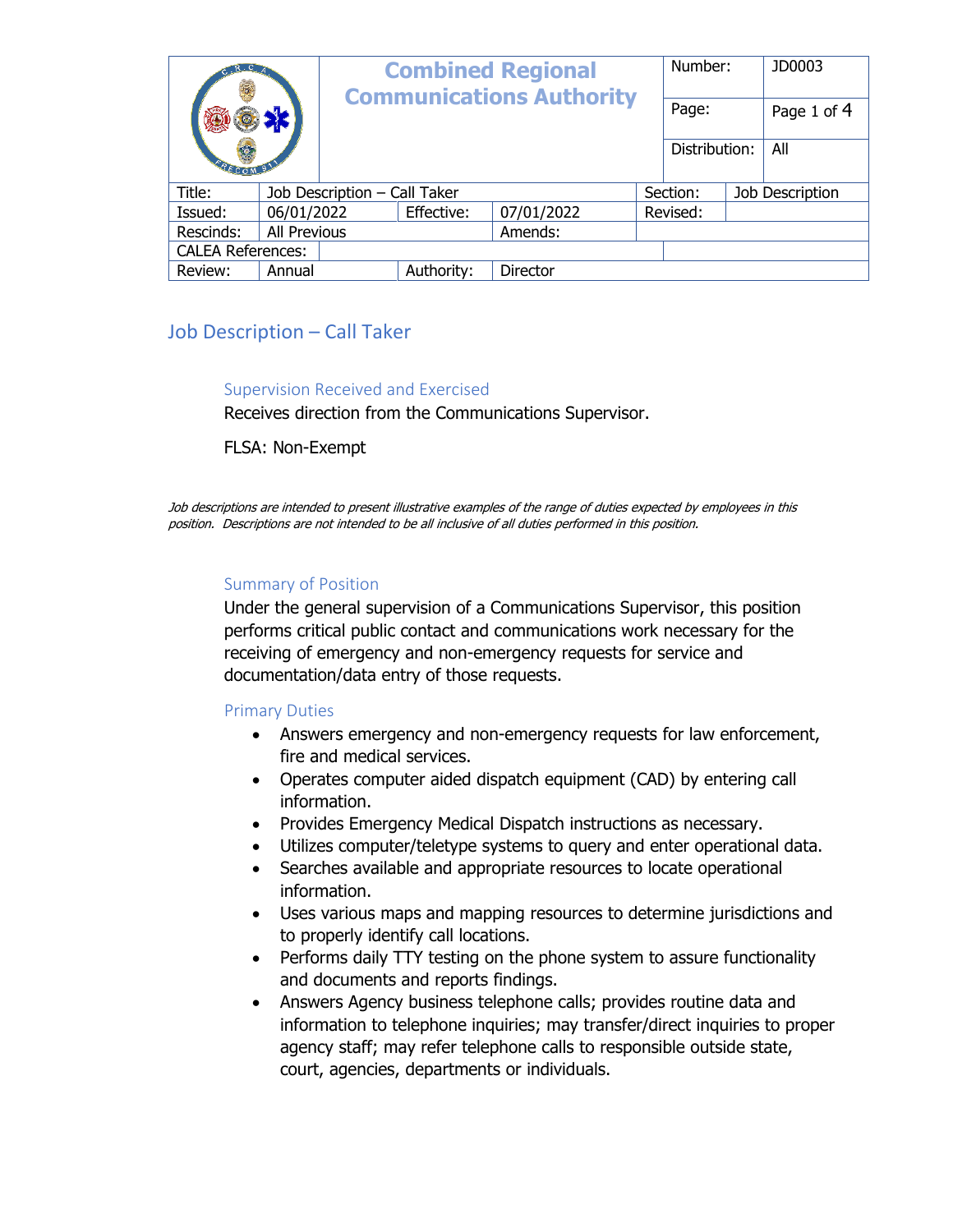|                          |                              | <b>Combined Regional</b><br><b>Communications Authority</b> |            |            |          | Number:       |                 | JD0003      |
|--------------------------|------------------------------|-------------------------------------------------------------|------------|------------|----------|---------------|-----------------|-------------|
|                          |                              |                                                             |            |            |          | Page:         |                 | Page 2 of 4 |
|                          |                              |                                                             |            |            |          | Distribution: |                 | All         |
| Title:                   | Job Description - Call Taker |                                                             |            |            | Section: |               | Job Description |             |
| Issued:                  | 06/01/2022                   |                                                             | Effective: | 07/01/2022 |          | Revised:      |                 |             |
| Rescinds:                | All Previous                 |                                                             |            | Amends:    |          |               |                 |             |
| <b>CALEA References:</b> |                              |                                                             |            |            |          |               |                 |             |
| Review:                  | Annual                       |                                                             | Authority: | Director   |          |               |                 |             |

- Operates computers and standard office equipment including commonly used computer software programs.
- Maintains regular and acceptable attendance at such level as determined CRCA 911
- Is available and willing to work such overtime per day or per week as CRCA 911 determines, necessary or desirable to meet its needs.
- Interacts effectively with others and exercises good judgment when dealing with people in sensitive situations.
- Performs other duties as required and assigned.

## Qualifications

- Knowledge
- Ability to learn street and road systems, geographical patterns and numerical (address) system of Fremont County
- Ability to learn computer aided dispatch equipment (CAD).
- Ability to operate CCIC/NCIC.
- Ability to operate computer aided dispatch equipment (CAD).
- Ability to work under pressure.
- Ability to communicate effectively with angry, emotional and excited persons.
- Ability to remain calm under urgency circumstances.
- Ability to communicate effectively in verbal and written English.
- Ability to maintain confidentiality of records and information.
- Ability to establish and maintain effective working relationships with superiors, fellow workers and the general public.
- Ability to listen, talk and type at the same time.
- Ability to distinguish different auditory tones.
- Ability to track multiple pieces of information at one time and conduct follow-up as necessary.
- Ability to interact in a professional manner with all staff.
- Ability to act and react to emergency and/or threatening situations in a manner consistent with the law, policies and procedures.
- Ability to apply sound reasoning and decision-making.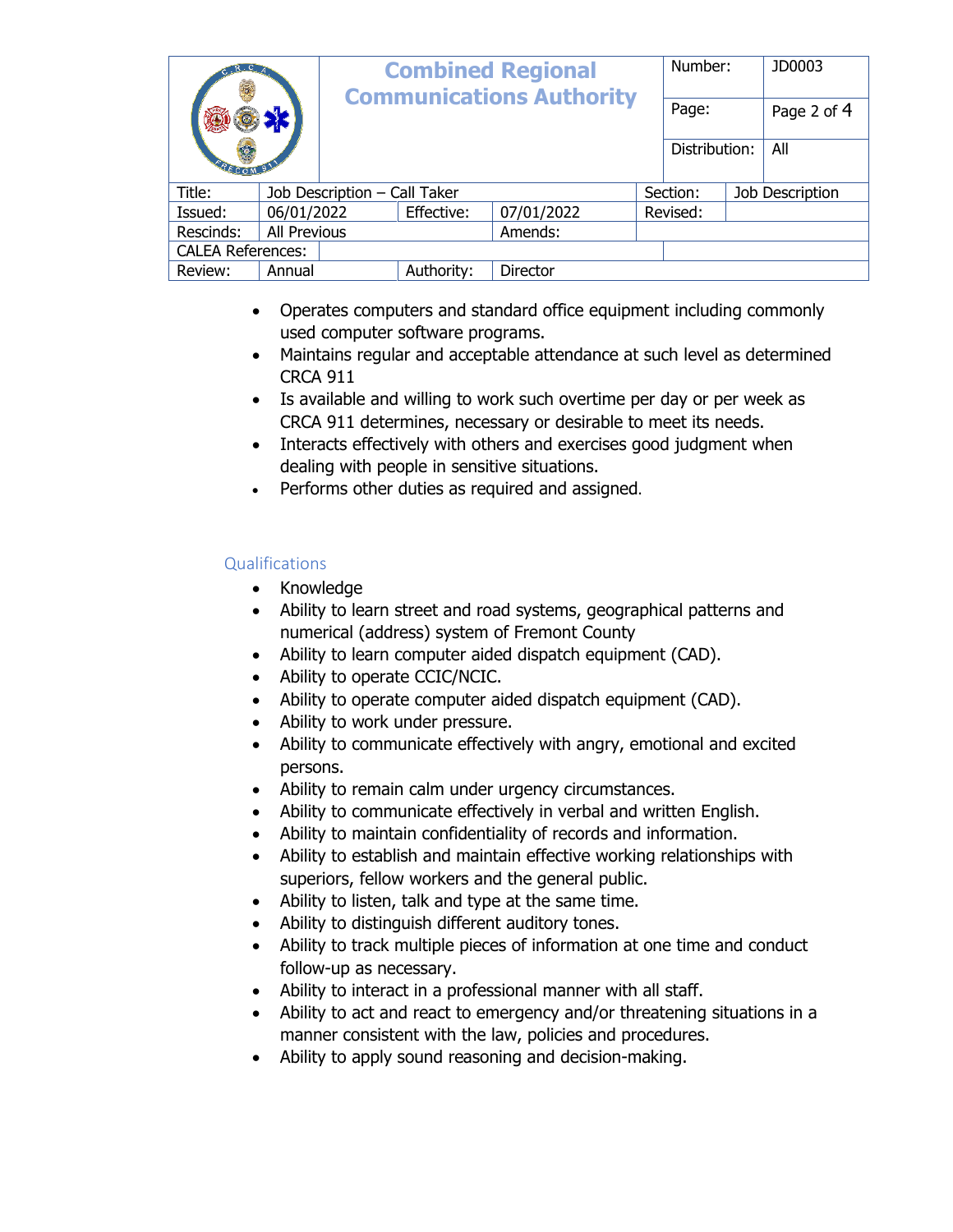|                          |                              |  | <b>Combined Regional</b><br><b>Communications Authority</b> |            |          | Number:<br>Page: |                 | JD0003      |
|--------------------------|------------------------------|--|-------------------------------------------------------------|------------|----------|------------------|-----------------|-------------|
|                          |                              |  |                                                             |            |          |                  |                 | Page 3 of 4 |
|                          |                              |  |                                                             |            |          | Distribution:    |                 | All         |
| Title:                   | Job Description - Call Taker |  |                                                             |            | Section: |                  | Job Description |             |
| Issued:                  | 06/01/2022                   |  | Effective:                                                  | 07/01/2022 |          | Revised:         |                 |             |
| Rescinds:                | All Previous                 |  | Amends:                                                     |            |          |                  |                 |             |
| <b>CALEA References:</b> |                              |  |                                                             |            |          |                  |                 |             |
| Review:<br>Annual        |                              |  | Authority:                                                  | Director   |          |                  |                 |             |

 Ability to operate computers and commonly used computer software programs, as well as any other standard office equipment as required by position.

### Experience and Training Guidelines

#### Experience:

• No prior experience is required.

### Training:

- High school diploma or G.E.D.
- Other combinations of experience and education that may meet the minimum requirements may be substituted.

### License or Certificate(s):

- Ability to obtain and/or maintain International Academy of Emergency Dispatch, or equivalent offered by CRCA911, Emergency Medical Dispatch Certification.
- Ability to obtain and/or maintain International Academy of Emergency Dispatch, or equivalent offered by CRCA911, Emergency Fire Dispatch Certification.
- Ability to obtain and/or maintain Colorado Crime Information Center (CCIC) and National Crime Information Center (NCIC) computer operator certifications.

### Working Conditions

### Environmental Conditions

The position is performed in the following work environment:

### Office environment

### Schedule Conditions:

This position may involve regular and irregular shift work and shift rotations when necessary. Work shifts are normally eight or twelve hours in duration, but may be extended in the event of an emergency, disaster, employee shortage, workload, or work-in-progress. Work schedules involve 24/7 scheduling including weekends and holidays.